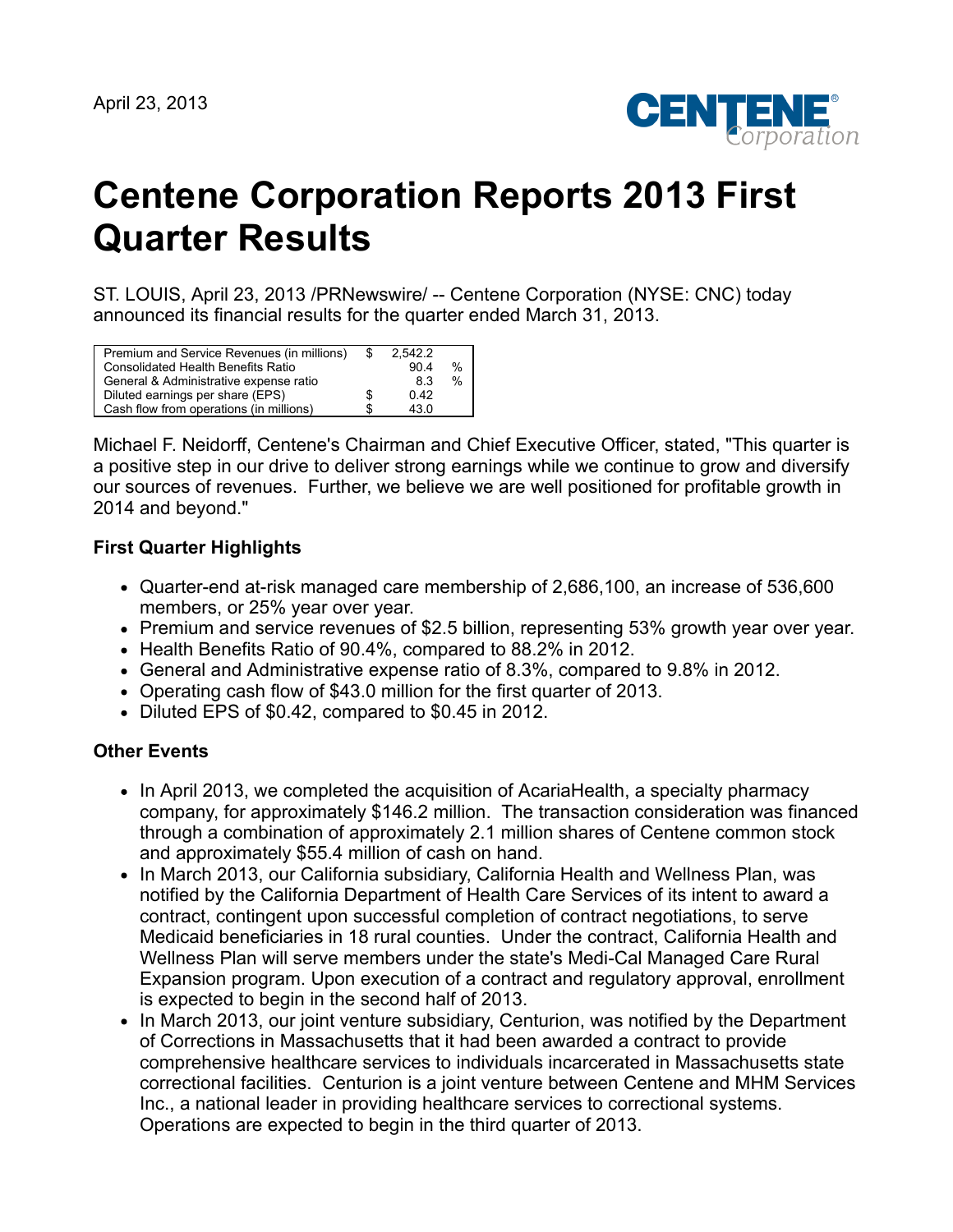- In March 2013, we were notified by the Arizona Health Care Cost Containment System that our Arizona subsidiary, Bridgeway Health Solutions of Arizona, LLC (Bridgeway), was not awarded a contract to serve acute care members in Arizona for the five years beginning October 1, 2013. The current contract termination is effective September 30, 2013. Bridgeway currently serves 16,200 Medicaid acute care members in Yavapai County.
- In March 2013, Standard & Poor's reaffirmed our senior unsecured debt rating of BB and revised its outlook to stable from negative.

The following table sets forth the Company's membership by state for its managed care organizations:

|                |           | March 31, |
|----------------|-----------|-----------|
|                | 2013      | 2012      |
| Arizona        | 23,300    | 23.100    |
| Florida        | 214.600   | 199.500   |
| Georgia        | 314.000   | 306.000   |
| Illinois       | 18.000    | 17.400    |
| Indiana        | 202,400   | 206.300   |
| Kansas         | 133,700   |           |
| Kentucky       | 132.700   | 145,700   |
| Louisiana      | 162.900   | 51.300    |
| Massachusetts  | 17.300    | 36,000    |
| Mississippi    | 77,000    | 29,500    |
| Missouri       | 57,900    |           |
| Ohio           | 157.700   | 161,000   |
| South Carolina | 90.100    | 86.700    |
| Texas          | 948.400   | 811.000   |
| Washington     | 63,500    |           |
| Wisconsin      | 72,600    | 76,000    |
| Total          | 2,686,100 | 2,149,500 |
|                |           |           |

## **Membership by line of business:**

|                               | March 31, |           |  |  |  |
|-------------------------------|-----------|-----------|--|--|--|
|                               | 2013      | 2012      |  |  |  |
| Medicaid                      | 2,049,200 | 1,634,800 |  |  |  |
| <b>CHIP &amp; Foster Care</b> | 267,900   | 218,800   |  |  |  |
| ABD & Medicare                | 320,700   | 247,400   |  |  |  |
| <b>Hybrid Programs</b>        | 24,600    | 41,500    |  |  |  |
| Long-term Care                | 23,700    | 7,000     |  |  |  |
| Total                         | 2,686,100 | 2.149.500 |  |  |  |

# **Dual eligible membership (included in tables above):**

|                | March 31, |        |  |  |  |
|----------------|-----------|--------|--|--|--|
|                | 2013      |        |  |  |  |
| ABD            | 80.300    | 60.600 |  |  |  |
| Long-term Care | 16,100    | 6.400  |  |  |  |
| Medicare       | 5.300     | 3,100  |  |  |  |
| Total          | 101.700   | 70.100 |  |  |  |

## **Statement of Operations: Three Months Ended March 31, 2013**

For the first quarter of 2013, Premium and Service Revenues increased 53% to \$2.5 billion from \$1.7 billion in the first quarter of 2012. The increase was primarily driven by the Texas, Mississippi, and Louisiana expansions, pharmacy carve-in in Texas and Louisiana, and the additions of the Kansas, Missouri and Washington contracts.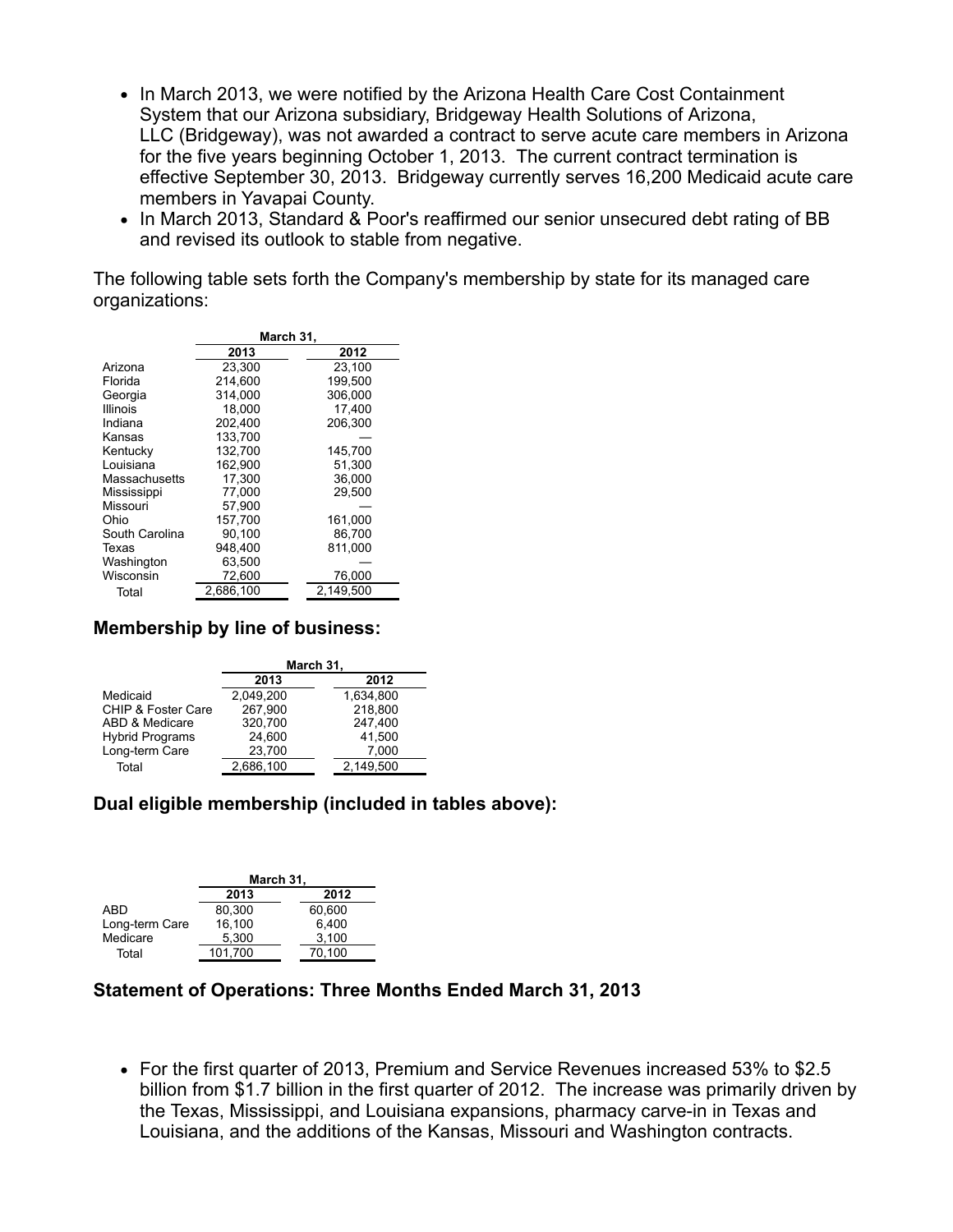- Consolidated HBR of 90.4% for the first quarter of 2013 represents an increase from 88.2% in the comparable period in 2012 and a decrease from 91.3% in the fourth quarter of 2012. The increase compared to last year primarily reflects a higher level of flu costs of approximately \$0.20 per diluted share during the first quarter of 2013 as well as a higher level of medical costs in new business.
- The following table compares the results for new business and existing business for the quarter ended March 31:

|                             | 2013 |               | 2012                |  |
|-----------------------------|------|---------------|---------------------|--|
| Premium and Service Revenue |      |               |                     |  |
| New business                | 35   | $\frac{0}{0}$ | $\%$<br>20          |  |
| <b>Existing business</b>    | 65   | $\frac{0}{0}$ | $\frac{0}{0}$<br>80 |  |
| <b>HBR</b>                  |      |               |                     |  |
| New business                | 94 1 | %             | $\%$<br>90.7        |  |
| <b>Existing business</b>    | 88.4 | $\%$          | $\%$<br>87.6        |  |
| Total                       | 90.4 | $\frac{0}{0}$ | $\%$<br>88.2        |  |

- Consolidated G&A expense ratio for the first quarter of 2013 was 8.3%, compared to 9.8% in the prior year. The year over year decrease reflects the leveraging of expenses over higher revenues, partially offset by increased performance based compensation.
- Earnings from operations were \$40.1 million in the first quarter of 2013 compared to \$34.2 million in the first quarter of 2012. Net earnings attributable to Centene Corporation were \$23.0 million in the first quarter of 2013, compared to \$24.0 million in the first quarter of 2012.
- Diluted EPS was \$0.42 in the first quarter of 2013, including medical costs associated with flu of \$0.20 higher than experienced in 2012.

# **Balance Sheet and Cash Flow**

At March 31, 2013, the Company had cash, investments and restricted deposits of \$1,664.5 million, including \$45.5 million held by its unregulated entities. Medical claims liabilities totaled \$1,067.0 million, representing 42.4 days in claims payable. Total debt was \$536.2 million which reflects no borrowings on the \$350 million revolving credit facility at quarter end. Debt to capitalization was 31.9% at March 31, 2013, excluding the \$74.7 million nonrecourse mortgage note. Cash flow from operations for the three months ended March 31, 2013, was \$43.0 million.

A reconciliation of the Company's change in days in claims payable from the immediately preceding quarter-end is presented below:

| Days in claims payable, December 31, 2012 | 41.1 |
|-------------------------------------------|------|
| Timing of claim payments                  | 1.3  |
| Days in claims payable, March 31, 2013    | 424  |
|                                           |      |

# **Outlook**

The table below depicts the Company's annual guidance for 2013.

|                                            |        |   | Full Year 2013 |        |   |
|--------------------------------------------|--------|---|----------------|--------|---|
|                                            | Low    |   |                | Hiah   |   |
| Premium and Service Revenues (in millions) | 10.100 |   |                | 10,400 |   |
| Diluted EPS                                | 2.60   |   |                | 2.90   |   |
| Consolidated Health Benefits Ratio         | 88.0   | % |                | 89.0   | % |
| General & Administrative expense ratio     | 8.8    | % |                | 9.3    | % |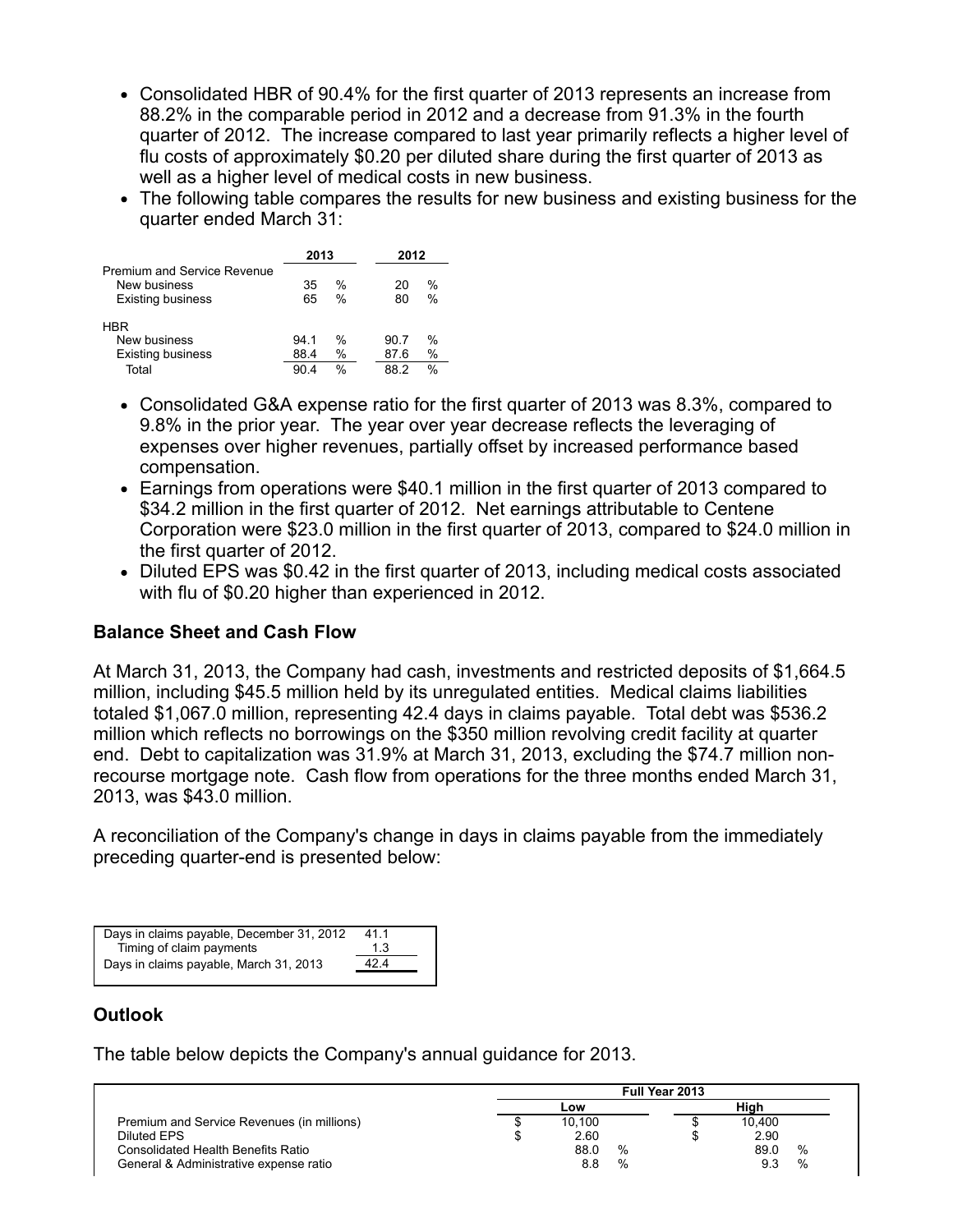Included in our updated guidance above are the additions of the AcariaHealth acquisition, including the absorption of the associated transaction costs, the long-term care award in Florida, the new Medicaid contract in California, and the Massachusetts contract through our Centurion joint venture subsidiary.

# **Conference Call**

As previously announced, the Company will host a conference call Tuesday, April 23, 2013, at 8:30 A.M. (Eastern Time) to review the financial results for the first quarter ended March 31, 2013, and to discuss its business outlook. Michael F. Neidorff and William N. Scheffel will host the conference call. Investors and other interested parties are invited to listen to the conference call by dialing 1-877-270-2148 in the U.S. and Canada; +1-412-902- 6510 from abroad; or via a live, audio webcast on the Company's website at [www.centene.com,](http://www.centene.com/) under the Investors section. A webcast replay will be available for ondemand listening shortly after the completion of the call for the next twelve months or until 11:59 p.m. (Eastern Time) on Tuesday, April 22, 2014, at the aforementioned URL. In addition, a digital audio playback will be available until 9:00 a.m. (Eastern Time) on Wednesday, May 1, 2013, by dialing 1-877-344-7529 in the U.S. and Canada, or +1-412- 317-0088 from abroad, and entering access code 10026527.

## **Other Information**

The discussion in the third bullet under the heading "Statement of Operations: Three Months Ended March 31, 2013" contains financial information for new and existing businesses. Existing businesses are primarily state markets, significant geographic expansion in an existing state or product that we have managed for four complete quarters. New businesses are primarily new state markets, significant geographic expansion in an existing state or product that conversely, we have not managed for four complete quarters.

## **About Centene Corporation**

Centene Corporation, a Fortune 500 company, is a leading *multi-line* healthcare enterprise that provides programs and related services to the rising number of under-insured and uninsured individuals. Many receive benefits provided under Medicaid, including the State Children's Health Insurance Program (CHIP), as well as Aged, Blind or Disabled (ABD), Foster Care and Long-term Care (LTC), in addition to other state-sponsored/hybrid programs, and Medicare (Special Needs Plans). The Company operates local health plans and offers a range of health insurance solutions. It also contracts with other healthcare and commercial organizations to provide specialty services including behavioral health, care management software, correctional systems healthcare, life and health management, managed vision, pharmacy benefits management and telehealth services.

*The information provided in this press release contains forward-looking statements that relate to future events and future financial performance of Centene. Subsequent events and developments may cause the Company's estimates to change. The Company disclaims any obligation to update this forward-looking financial information in the future. Readers are cautioned that matters subject to forward-looking statements involve known and unknown risks and uncertainties, including economic, regulatory, competitive and other factors that may cause Centene's or its industry's actual results, levels of activity, performance or achievements to be materially different from any future results, levels of activity, performance or achievements expressed or implied by these forward-looking statements. Actual results may differ from projections or estimates due to a variety of important factors, including Centene's ability to accurately predict and effectively manage health benefits and other*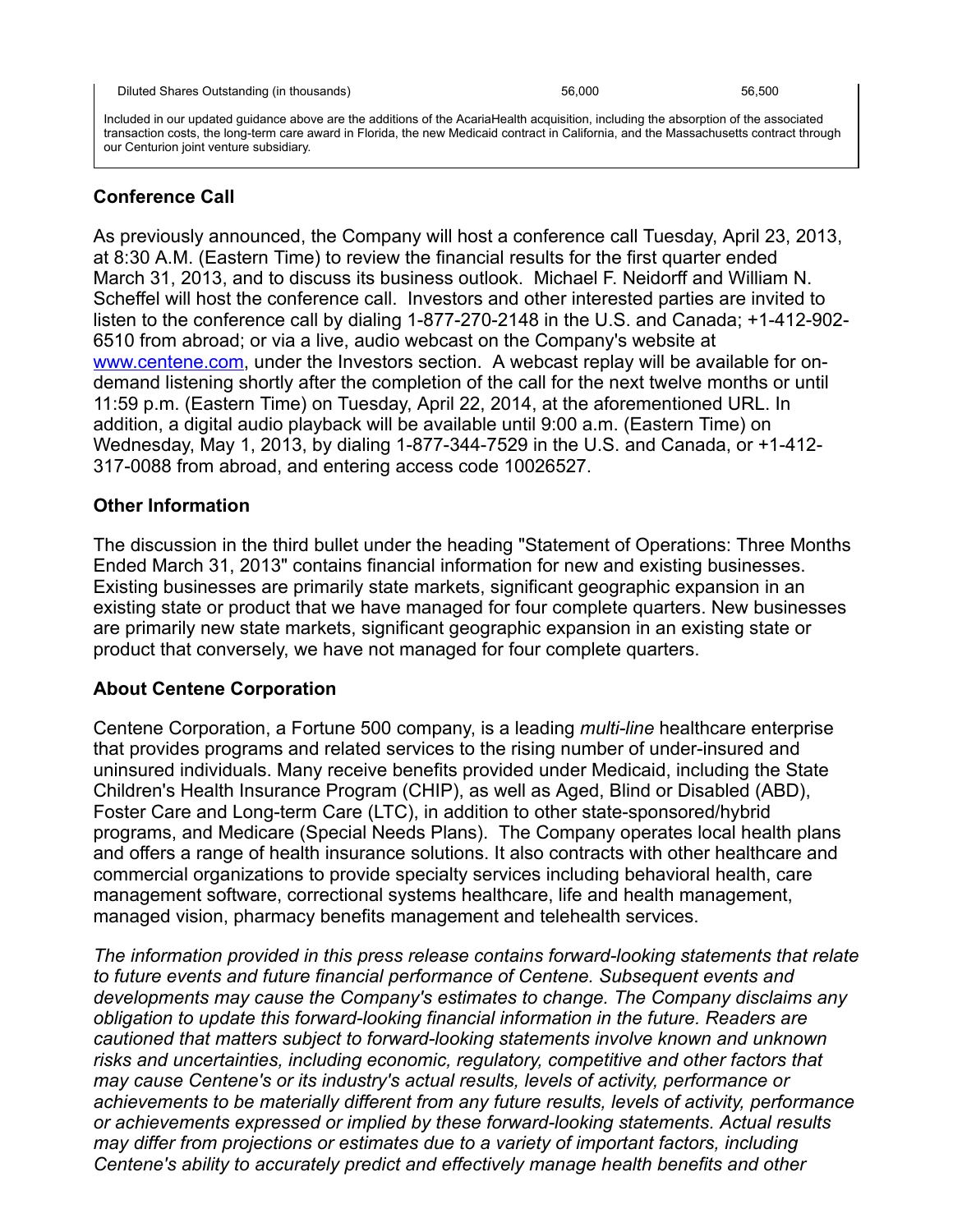*operating expenses and reserves, competition, membership and revenue projections, timing of regulatory contract approval, changes in healthcare practices, changes in federal or state laws or regulations, changes in expected contract start dates, inflation, provider and state contract changes, new technologies, reduction in provider payments by governmental payors, major epidemics, disasters and numerous other factors affecting the delivery and cost of healthcare, as well as those factors disclosed in the Company's publicly filed documents. The expiration, cancellation or suspension of Centene's Medicaid Managed Care contracts, or the loss of any appeal of or protest to any such expiration, cancellation or suspension, by state governments would also negatively affect Centene.*

## [Tables Follow]

#### **CENTENE CORPORATION AND SUBSIDIARIES CONSOLIDATED BALANCE SHEETS (In thousands, except share data) (Unaudited)**

|                                                                                                                                                             | March 31,<br>2013 | December 31,<br>2012 |
|-------------------------------------------------------------------------------------------------------------------------------------------------------------|-------------------|----------------------|
| <b>ASSETS</b>                                                                                                                                               |                   |                      |
| Current assets:                                                                                                                                             |                   |                      |
| Cash and cash equivalents                                                                                                                                   | \$<br>730,791     | \$<br>843,952        |
| Premium and related receivables                                                                                                                             | 320,371           | 263,452              |
| Short-term investments                                                                                                                                      | 146,107           | 139,118              |
| Other current assets                                                                                                                                        | 178,002           | 127,080              |
| Total current assets                                                                                                                                        | 1,375,271         | 1,373,602            |
| Long-term investments                                                                                                                                       | 748,307           | 614,723              |
| <b>Restricted deposits</b>                                                                                                                                  | 39,344            | 34,793               |
| Property, software and equipment, net                                                                                                                       | 382,853           | 377,726              |
| Goodwill                                                                                                                                                    | 256,288           | 256,288              |
| Intangible assets, net                                                                                                                                      | 19,287            | 20,268               |
| Other long-term assets                                                                                                                                      | 65,807            | 64,282               |
| Total assets                                                                                                                                                | \$<br>2,887,157   | \$<br>2,741,682      |
| <b>LIABILITIES AND STOCKHOLDERS' EQUITY</b><br><b>Current liabilities:</b>                                                                                  |                   |                      |
| Medical claims liability                                                                                                                                    | \$<br>1,067,032   | \$<br>926,302        |
| Premium deficiency reserve                                                                                                                                  | 18,130            | 41,475               |
| Accounts payable and accrued expenses                                                                                                                       | 180,338           | 191,343              |
| Unearned revenue                                                                                                                                            | 38,175            | 34,597               |
| Current portion of long-term debt                                                                                                                           | 3,419             | 3,373                |
| <b>Total current liabilities</b>                                                                                                                            | 1,307,094         | 1,197,090            |
| Long-term debt                                                                                                                                              | 532,734           | 535,481              |
| Other long-term liabilities                                                                                                                                 | 60,799            | 55,344               |
| <b>Total liabilities</b>                                                                                                                                    | 1,900,627         | 1,787,915            |
| Commitments and contingencies                                                                                                                               |                   |                      |
| Stockholders' equity:                                                                                                                                       |                   |                      |
| Common stock, \$.001 par value; authorized 100,000,000 shares; 55,432,271<br>issued and 52,410,000 outstanding at March 31, 2013, and 55,339,160 issued and |                   |                      |
| 52,329,248 outstanding at December 31, 2012                                                                                                                 | 55                | 55                   |
| Additional paid-in capital                                                                                                                                  | 461,360           | 450,856              |
| Accumulated other comprehensive income:                                                                                                                     |                   |                      |
| Unrealized gain on investments, net of tax                                                                                                                  | 4,900             | 5,189                |
| Retained earnings                                                                                                                                           | 589,822           | 566,820              |
| Treasury stock, at cost (3,022,271 and 3,009,912 shares, respectively)                                                                                      | (70, 429)         | (69, 864)            |
| Total Centene stockholders' equity                                                                                                                          | 985,708           | 953,056              |
| Noncontrolling interest                                                                                                                                     | 822               | 711                  |
| Total stockholders' equity                                                                                                                                  | 986,530           | 953,767              |
| Total liabilities and stockholders' equity                                                                                                                  | \$<br>2,887,157   | \$<br>2,741,682      |

#### **CENTENE CORPORATION AND SUBSIDIARIES CONSOLIDATED STATEMENTS OF OPERATIONS (In thousands, except share data) (Unaudited)**

|      | Three Months Ended March 31, |
|------|------------------------------|
| 2013 | 2012                         |

| Revenues: |
|-----------|
|-----------|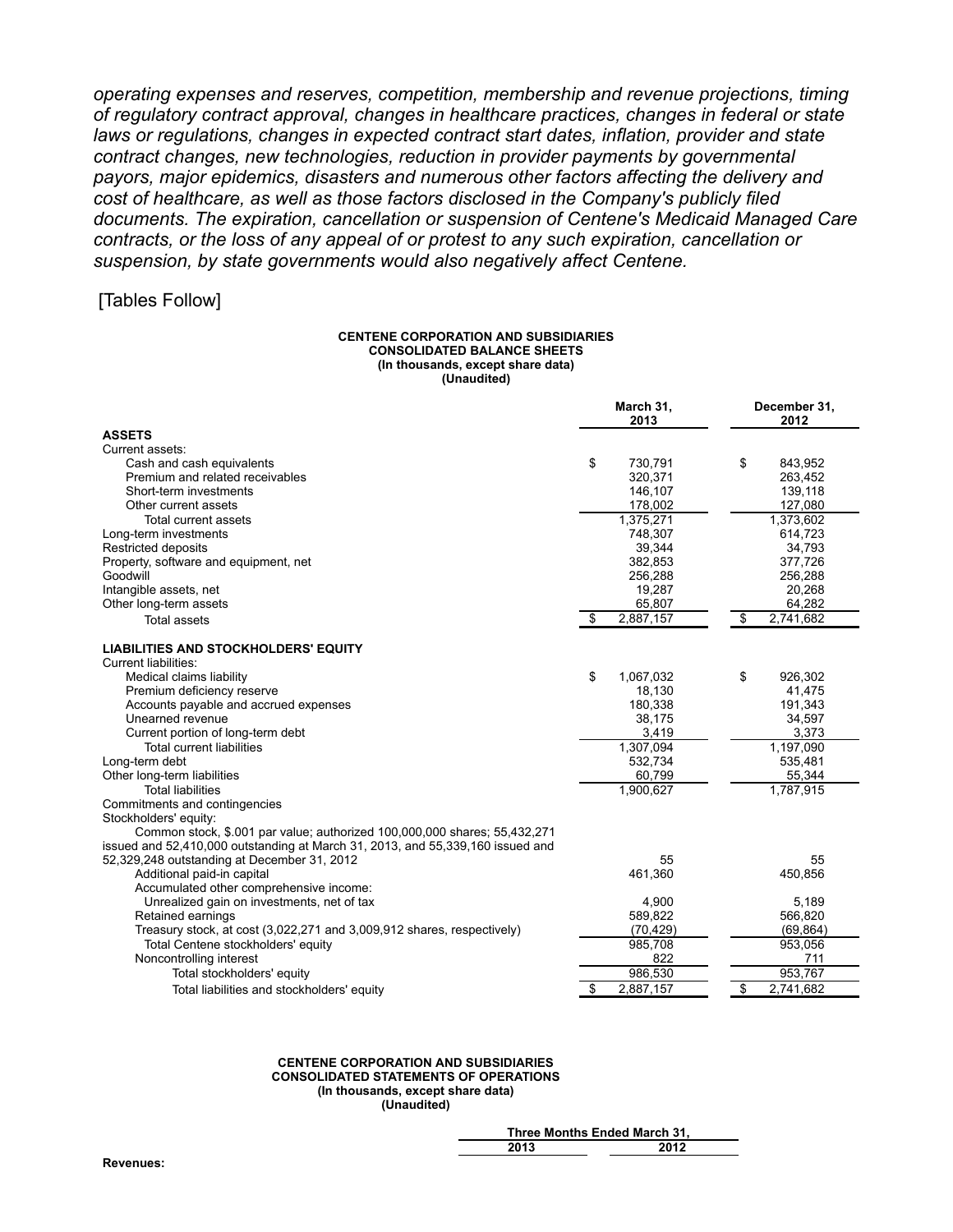| Premium                                                            | \$  | 2,509,049  | \$<br>1,634,850 |  |
|--------------------------------------------------------------------|-----|------------|-----------------|--|
| Service                                                            |     | 33,194     | 28,618          |  |
| Premium and service revenues                                       |     | 2,542,243  | 1,663,468       |  |
| Premium tax                                                        |     | 103,649    | 48,680          |  |
| Total revenues                                                     |     | 2,645,892  | 1,712,148       |  |
| Expenses:                                                          |     |            |                 |  |
| Medical costs                                                      |     | 2,267,400  | 1,442,676       |  |
| Cost of services                                                   |     | 25.065     | 23,337          |  |
| General and administrative expenses                                |     | 210,348    | 163,187         |  |
| Premium tax expense                                                |     | 102,975    | 48,750          |  |
| Total operating expenses                                           |     | 2,605,788  | 1,677,950       |  |
| Earnings from operations                                           |     | 40,104     | 34,198          |  |
| Other income (expense):                                            |     |            |                 |  |
| Investment and other income                                        |     | 4,471      | 5,291           |  |
| Interest expense                                                   |     | (6,625)    | (4,799)         |  |
| Earnings before income tax expense                                 |     | 37,950     | 34,690          |  |
| Income tax expense                                                 |     | 15,039     | 12,087          |  |
| Net earnings                                                       |     | 22,911     | 22,603          |  |
| <b>Noncontrolling interest</b>                                     |     | (91)       | (1, 375)        |  |
| Net earnings attributable to Centene Corporation                   | \$. | 23,002     | \$<br>23,978    |  |
| Net earnings per common share attributable to Centene Corporation: |     |            |                 |  |
| Basic earnings per common share                                    | \$  | 0.44       | \$<br>0.47      |  |
| Diluted earnings per common share                                  | \$  | 0.42       | \$<br>0.45      |  |
| Weighted average number of common shares outstanding:              |     |            |                 |  |
| Basic                                                              |     | 52,357,119 | 51,125,674      |  |
| Diluted                                                            |     | 54,266,928 | 53,509,243      |  |

#### **CENTENE CORPORATION AND SUBSIDIARIES CONSOLIDATED STATEMENTS OF CASH FLOWS (In thousands) (Unaudited)**

|                                                                                    | Three Months Ended March 31, |            |    |            |
|------------------------------------------------------------------------------------|------------------------------|------------|----|------------|
|                                                                                    |                              | 2013       |    | 2012       |
| Cash flows from operating activities:                                              |                              |            |    |            |
| Net earnings                                                                       | \$                           | 22,911     | \$ | 22,603     |
| Adjustments to reconcile net earnings to net cash provided by operating activities |                              |            |    |            |
| Depreciation and amortization                                                      |                              | 15,691     |    | 16,613     |
| Stock compensation expense                                                         |                              | 8.375      |    | 6,375      |
| Deferred income taxes                                                              |                              | 986        |    | 5,855      |
| Changes in assets and liabilities                                                  |                              |            |    |            |
| Premium and related receivables                                                    |                              | (56, 734)  |    | (120, 784) |
| Other current assets                                                               |                              | (50, 537)  |    | (10, 723)  |
| Other assets                                                                       |                              |            |    | 524        |
| Medical claims liabilities                                                         |                              | 117,385    |    | 100.769    |
| Unearned revenue                                                                   |                              | 3,578      |    | 8,576      |
| Accounts payable and accrued expenses                                              |                              | (22, 745)  |    | (60, 826)  |
| Other operating activities                                                         |                              | 4,078      |    | (1,078)    |
| Net cash provided by (used in) operating activities                                |                              | 42.993     |    | (32,096)   |
| Cash flows from investing activities:                                              |                              |            |    |            |
| Capital expenditures                                                               |                              | (10, 654)  |    | (14,980)   |
| Purchases of investments                                                           |                              | (358, 131) |    | (255, 212) |
| Sales and maturities of investments                                                |                              | 212,508    |    | 149,341    |
| Net cash used in investing activities                                              |                              | (156, 277) |    | (120, 851) |
| Cash flows from financing activities:                                              |                              |            |    |            |
| Proceeds from exercise of stock options                                            |                              | 1,408      |    | 9,079      |
| Payment of long-term debt                                                          |                              | (776)      |    | (795)      |
| Excess tax benefits from stock compensation                                        |                              | 515        |    | 5,472      |
| Common stock repurchases                                                           |                              | (565)      |    | (1,509)    |
| Contribution from noncontrolling interest                                          |                              | 202        |    |            |
| Debt issue costs                                                                   |                              | (661)      |    |            |
| Net cash provided by financing activities                                          |                              | 123        |    | 12,247     |
| Net decrease in cash and cash equivalents                                          |                              | (113, 161) |    | (140, 700) |
| Cash and cash equivalents, beginning of period                                     |                              | 843,952    |    | 573,698    |
| Cash and cash equivalents, end of period                                           | \$                           | 730,791    | \$ | 432,998    |
| Supplemental disclosures of cash flow information:                                 |                              |            |    |            |
| Interest paid                                                                      | \$                           | 1,410      | \$ | 1,589      |
| Income taxes paid                                                                  | \$                           | 2,205      | \$ | 20,514     |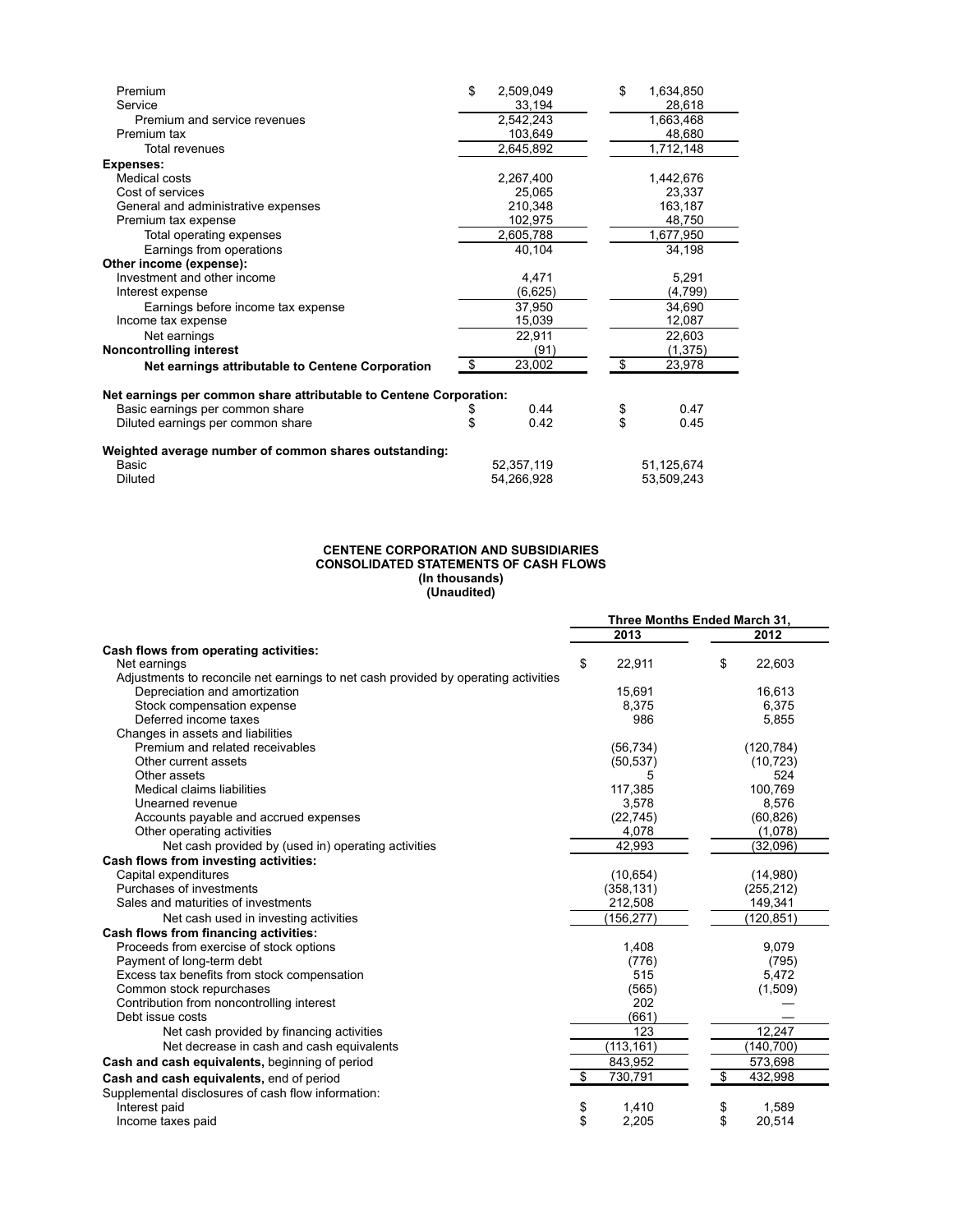#### **CENTENE CORPORATION SUPPLEMENTAL FINANCIAL DATA**

|                                                                                                                                          | Q1<br>2013         | Q4<br>2012 | Q <sub>3</sub><br>2012 | Q2<br>2012 | Q <sub>1</sub><br>2012 |
|------------------------------------------------------------------------------------------------------------------------------------------|--------------------|------------|------------------------|------------|------------------------|
| <b>AT-RISK MEMBERSHIP</b>                                                                                                                |                    |            |                        |            |                        |
| Managed Care:                                                                                                                            |                    |            |                        |            |                        |
| Arizona                                                                                                                                  | 23,300             | 23,500     | 23,800                 | 24,000     | 23,100                 |
| Florida                                                                                                                                  | 214,600            | 214,000    | 209,600                | 204,100    | 199,500                |
| Georgia                                                                                                                                  | 314.000            | 313,700    | 312,400                | 313,300    | 306,000                |
| Illinois                                                                                                                                 | 18,000             | 18,000     | 17,900                 | 17,800     | 17,400                 |
| Indiana                                                                                                                                  | 202,400            | 204,000    | 205,400                | 205,000    | 206,300                |
| Kansas<br>Kentucky                                                                                                                       | 133,700<br>132,700 | 135,800    | 145,400                | 143,500    | 145,700                |
| Louisiana                                                                                                                                | 162,900            | 165,600    | 167,200                | 168,700    | 51,300                 |
| Massachusetts                                                                                                                            | 17,300             | 21,500     | 28,000                 | 41,400     | 36,000                 |
| Mississippi                                                                                                                              | 77,000             | 77,200     | 30,600                 | 30,100     | 29,500                 |
| Missouri                                                                                                                                 | 57,900             | 59,600     | 53,900                 |            |                        |
| Ohio                                                                                                                                     | 157,700            | 157,800    | 173,800                | 166,800    | 161.000                |
| South Carolina                                                                                                                           | 90,100             | 90,100     | 89,400                 | 87,800     | 86,700                 |
| Texas                                                                                                                                    | 948,400            | 949,900    | 930,700                | 919,200    | 811,000                |
| Washington                                                                                                                               | 63,500             | 57,200     | 42,000                 |            |                        |
| Wisconsin                                                                                                                                | 72,600             | 72,400     | 72,900                 | 75,800     | 76,000                 |
| <b>TOTAL</b>                                                                                                                             | 2,686,100          | 2,560,300  | 2,503,000              | 2,397,500  | 2,149,500              |
| Medicaid                                                                                                                                 | 2,049,200          | 1,977,200  | 1,939,400              | 1,848,500  | 1,634,800              |
| CHIP & Foster Care                                                                                                                       | 267,900            | 237,700    | 229,600                | 222,600    | 218,800                |
| ABD & Medicare                                                                                                                           | 320,700            | 307,800    | 289,800                | 269,900    | 247,400                |
| <b>Hybrid Programs</b>                                                                                                                   | 24,600             | 29,100     | 35,700                 | 48,100     | 41,500                 |
| Long-term Care                                                                                                                           | 23,700             | 8,500      | 8,500                  | 8,400      | 7,000                  |
| <b>TOTAL</b>                                                                                                                             | 2,686,100          | 2,560,300  | 2,503,000              | 2,397,500  | 2,149,500              |
| Specialty Services <sup>(a)</sup> :                                                                                                      |                    |            |                        |            |                        |
| Cenpatico Behavioral Health                                                                                                              |                    |            |                        |            |                        |
| Arizona                                                                                                                                  | 156,200            | 157,900    | 162,000                | 159,900    | 162,100                |
| Kansas                                                                                                                                   |                    | 49,800     | 48,500                 | 44,300     | 46,000                 |
| <b>TOTAL</b>                                                                                                                             | 156,200            | 207,700    | 210,500                | 204,200    | 208,100                |
| (a) Includes external membership only.                                                                                                   |                    |            |                        |            |                        |
| <b>REVENUE PER MEMBER PER</b>                                                                                                            |                    |            |                        |            |                        |
| MONTH <sup>(b)</sup>                                                                                                                     | \$<br>304          | \$<br>292  | \$<br>283              | \$<br>279  | \$<br>269              |
| CLAIMS <sup>(b)</sup>                                                                                                                    |                    |            |                        |            |                        |
| Period-end inventory                                                                                                                     | 1,020,100          | 641,000    | 826,800                | 1,195,000  | 735,000                |
| Average inventory                                                                                                                        | 587,800            | 555,200    | 547,400                | 640.600    | 457,400                |
| Period-end inventory per member                                                                                                          | 0.38               | 0.25       | 0.33                   | 0.50       | 0.34                   |
| (b) Revenue per member and claims information are presented for the Managed Care at-risk members.                                        |                    |            |                        |            |                        |
| <b>NUMBER OF EMPLOYEES</b>                                                                                                               | 7,100              | 6,800      | 6,400                  | 6,200      | 5,700                  |
|                                                                                                                                          |                    |            |                        |            |                        |
|                                                                                                                                          |                    |            |                        |            |                        |
| Q1<br>2013                                                                                                                               | Q4<br>2012         |            | Q3<br>2012             | Q2<br>2012 | Q1<br>2012             |
|                                                                                                                                          |                    |            |                        |            |                        |
| <b>DAYS IN CLAIMS</b>                                                                                                                    |                    |            |                        |            |                        |
| <b>PAYABLE</b> $(C)$<br>42.4                                                                                                             | 41.1               |            | 42.8                   | 41.4       | 44.7                   |
| (c) Days in Claims Payable is a calculation of Medical Claims Liabilities at the end of the period divided by average claims expense per |                    |            |                        |            |                        |
| calendar day for such period, excluding the Kentucky premium deficiency reserve liability.                                               |                    |            |                        |            |                        |
| <b>CASH AND INVESTMENTS (in millions)</b>                                                                                                |                    |            |                        |            |                        |
| Regulated<br>\$<br>1.619.0                                                                                                               | \$<br>1,595.3      | \$         | 1,493.8<br>\$          | 1,198.2    | \$<br>1,166.9          |
| 45.5<br>Unregulated                                                                                                                      | 37.3               |            | 36.0                   | 40.6       | 35.5                   |
| 1,664.5<br>\$<br><b>TOTAL</b>                                                                                                            | \$<br>1,632.6      | \$         | 1,529.8<br>\$          | 1,238.8    | 1,202.4<br>\$          |
| <b>DEBT TO</b>                                                                                                                           |                    |            |                        |            |                        |

| <b>CAPITALIZATION</b><br><b>DEBT TO</b><br><b>CAPITALIZATION</b><br><b>EXCLUDING</b><br><b>NON-RECOURSE</b> | 35.2 | % | 36.1 | % | 29.2 | % | 30.1 | % | 26.4 | % |
|-------------------------------------------------------------------------------------------------------------|------|---|------|---|------|---|------|---|------|---|
| DEBT <sup>(d)</sup>                                                                                         | 31.9 | % | 32.7 | % | 25.0 | % | 25.9 | % | 21.8 | % |